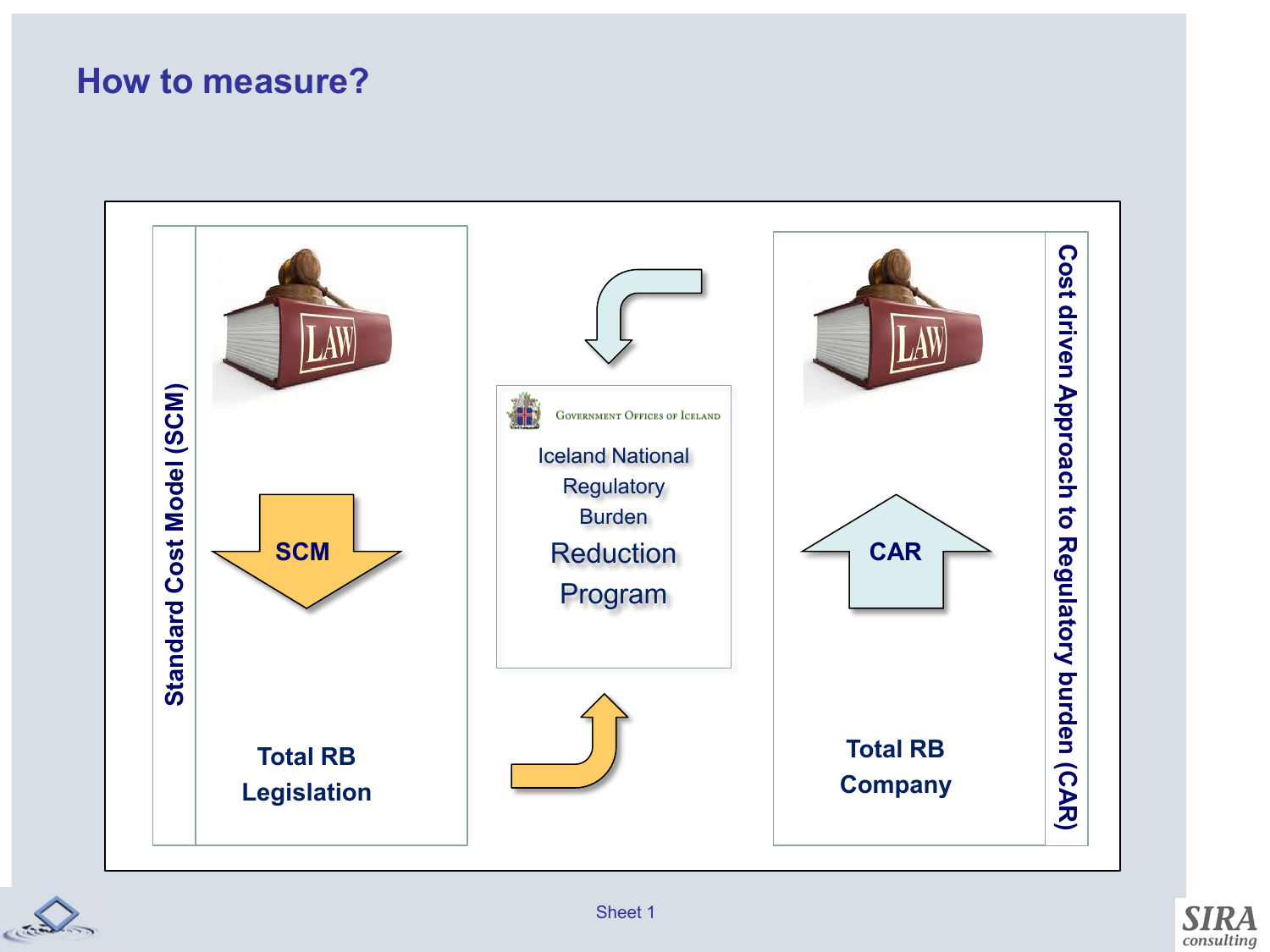### **Reducing regulatory burden**





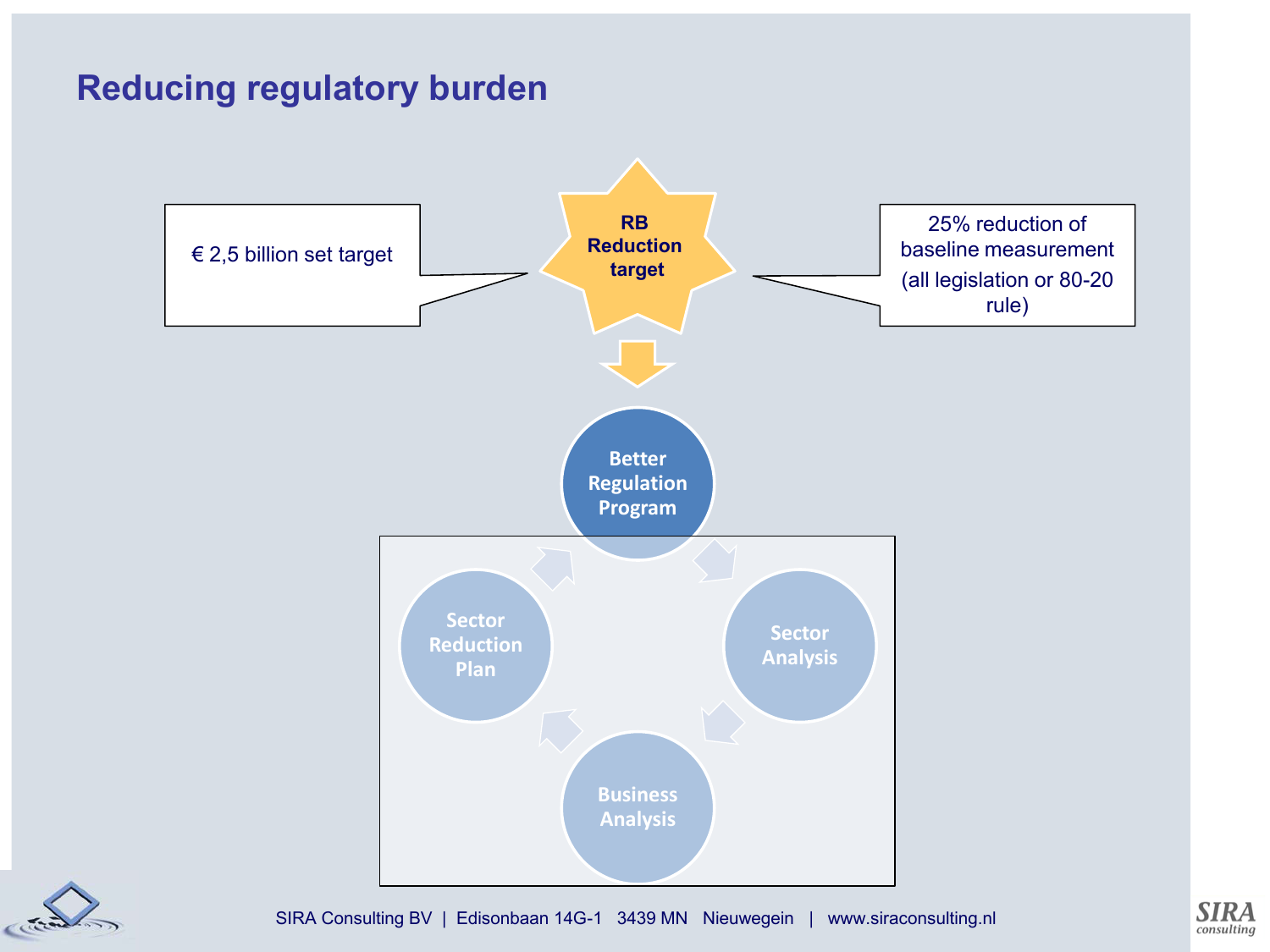### **The Standard Cost Model Approach (SCM)**

#### **Methodology**

**The SCM-Methodology as a whole forms a cycle that consists of 4 phases:** 





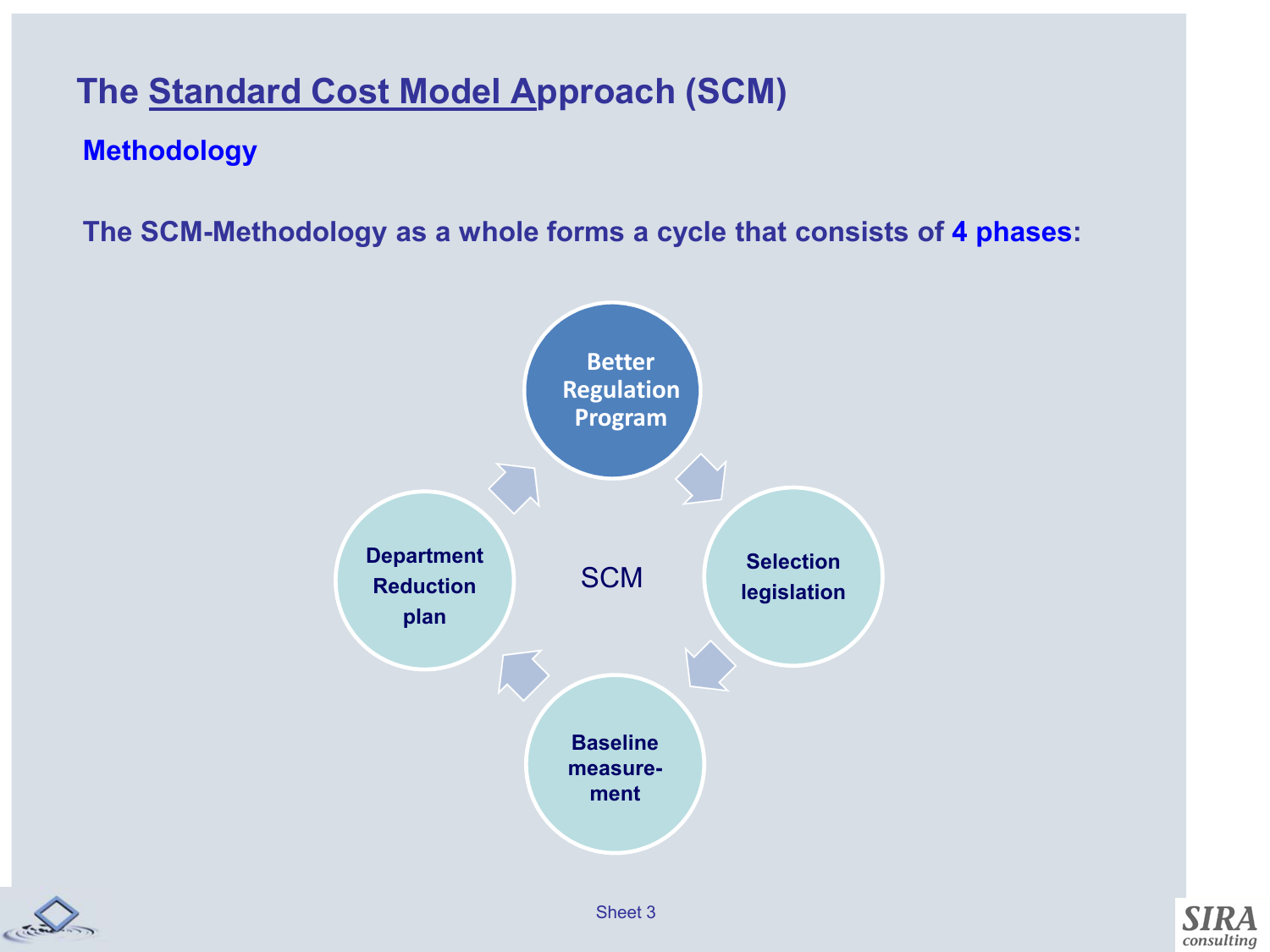#### **Baseline measurement**

**1**  Start-up (identifying information obligations)

- 2 Investigate the information obligations
- 3 Collecting T, P and Q-parameters

4 Calculate and report about the AB

**Goal:**

Identification of obligations that cause AB.

#### **Activities:**

- Going through the legislation and identify the information obligations.
- Gathering forms and documentation.
- Processing the information in the cost model.
- Preparing interviews with government employees.

**Result:**  A SCM of the investigated regulation.

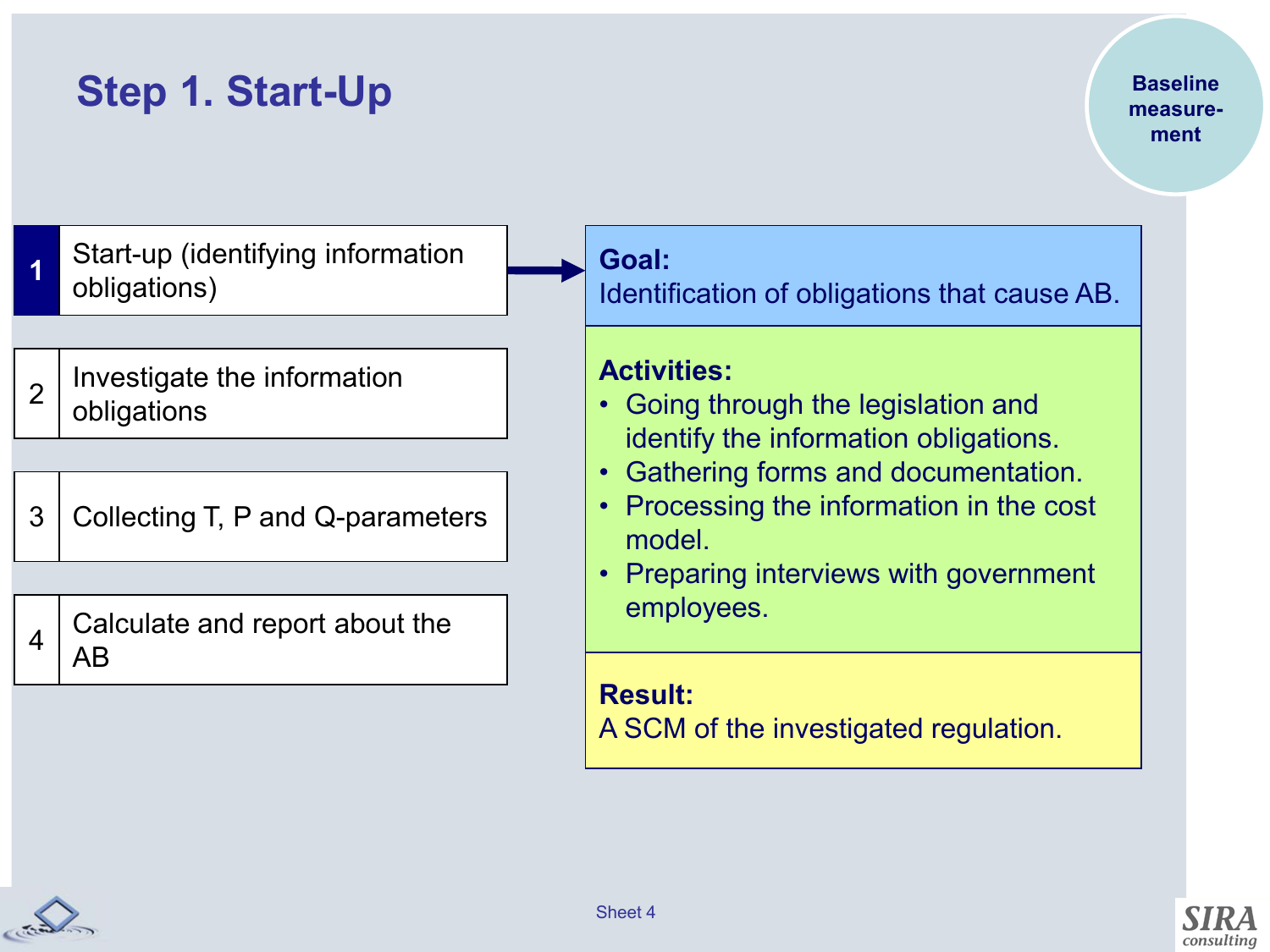# **Step 2. Further investigation**

**Baseline measurement**

1 Start-up (Preparation of the project framework)

- **2**  Investigate the information obligations
- 3 Collecting T, P and Q-parameters

4 Calculate and report about the AB

**Goal:** 

Determine the background of the obligations.

#### **Activities:**

- Doing interviews with government employees to determine:
	- (1) The purpose of the obligations.
	- (2) The target groups.
	- (3) How the obligation officially needs to be carried out.
- Describe the information obligations in administrative activities.
- First rough calculation based on Expert Judgement.
- Analyse the first results and determine the further procedure.

**Result:** 

First indicative calculation of the AB.



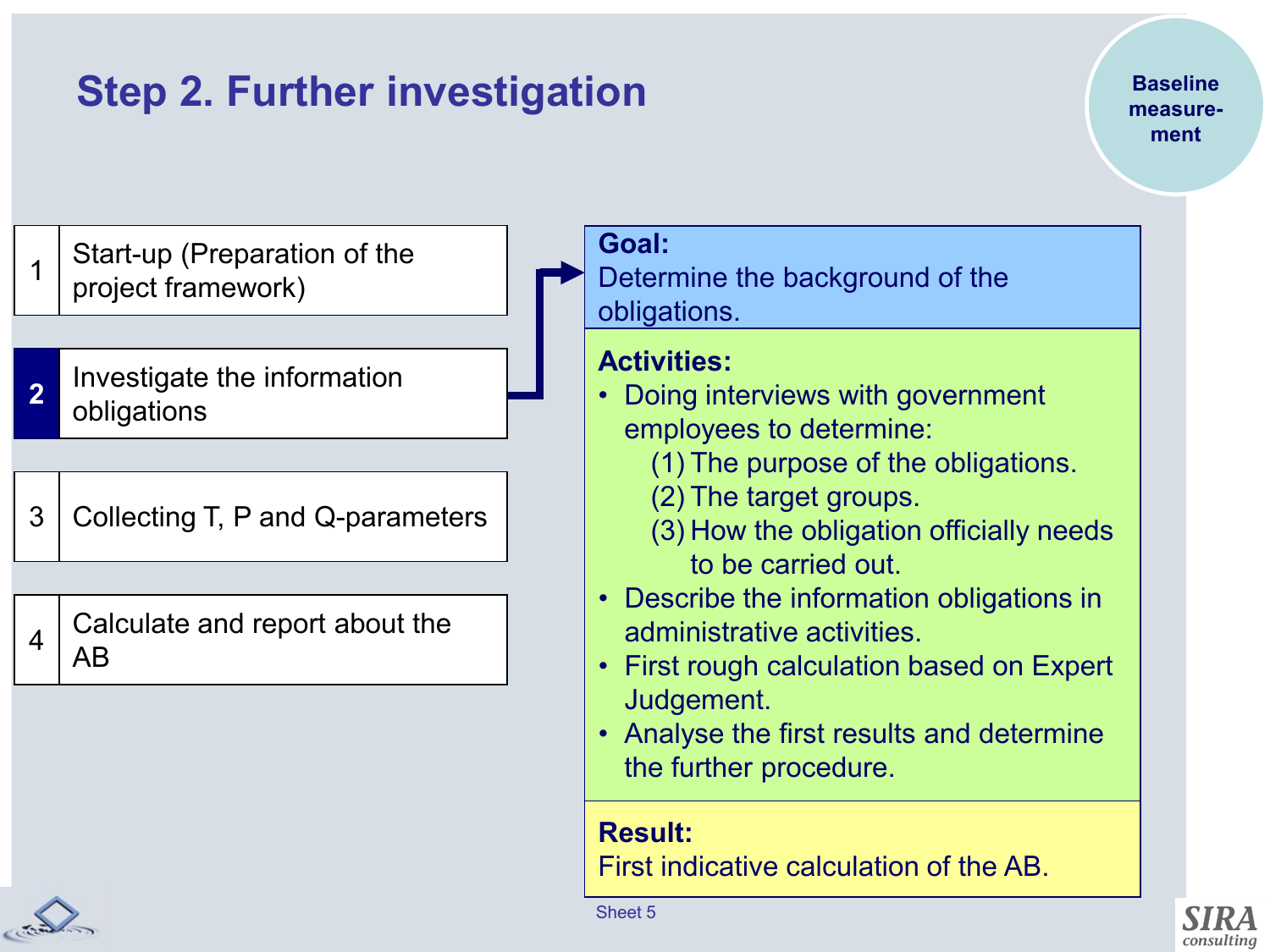# **Step 3. Gather information for the AB-calculation**

**Baseline measurement**

1 Start-up (including the information obligations)

2 Investigate the information obligations

**3**  Gather T, P and Q-parameters

4 Calculate and report about the AB

**Goal:** 

Calculating costs of administrative activities.

#### **Activities:**

- Planning and conducting interviews with businesses and citizens boards.
	- (1) how the obligations are met in practice.
	- (2) the time and costs.
	- (3) the possibilities for reduction.
- Collecting data with reliable sources.
- Verifying interview- / panel records.
- Reporting on the interview results.
- Align interview results with ministry specialists.

**Result:** 

A calculation of the AB.



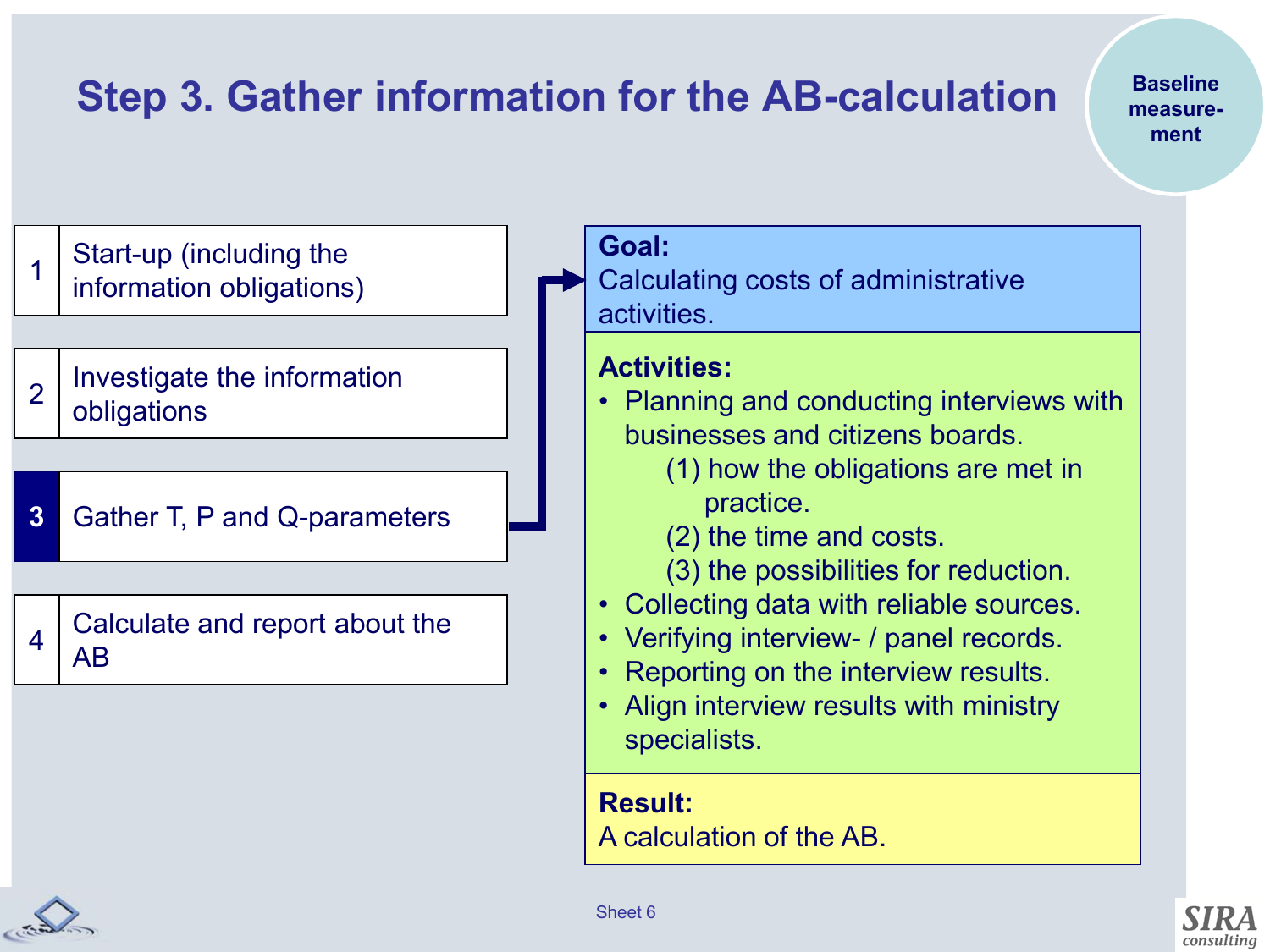# **Step 4: Calculating and reporting the AB**

**Baseline measurement**



### **Result:**

Final report and Standard Cost Model

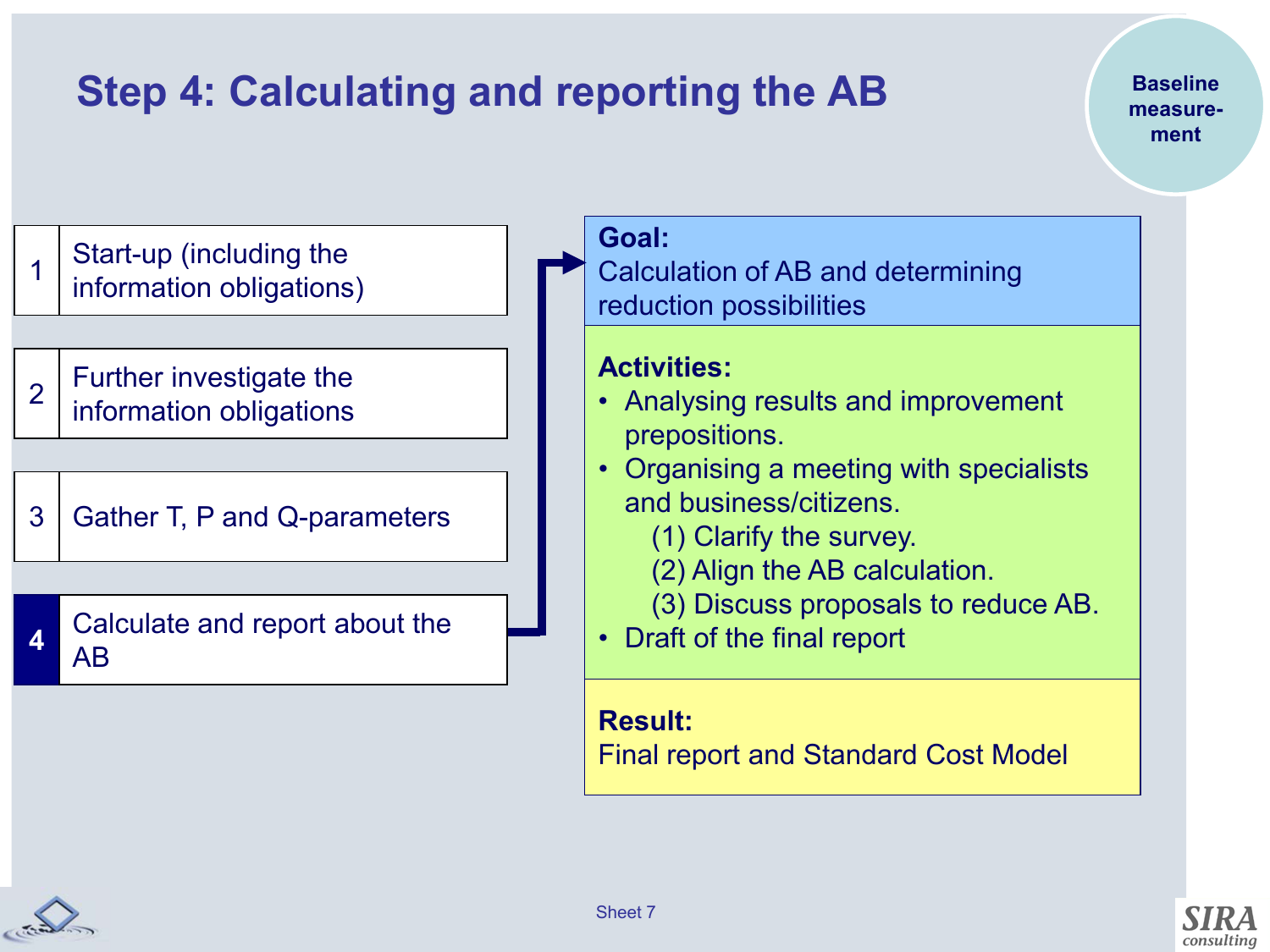## **The result of step 4**

At the end of the fourth and final step in the project a report is made which contains at least the following subjects:

- A description of the law and information obligations investigated.
- A summary of the process of the measurement, with the emphasis on the collection of the data.
- The results of the AB measurement.
- Proposals for reducing the AB for businesses and/or citizens.



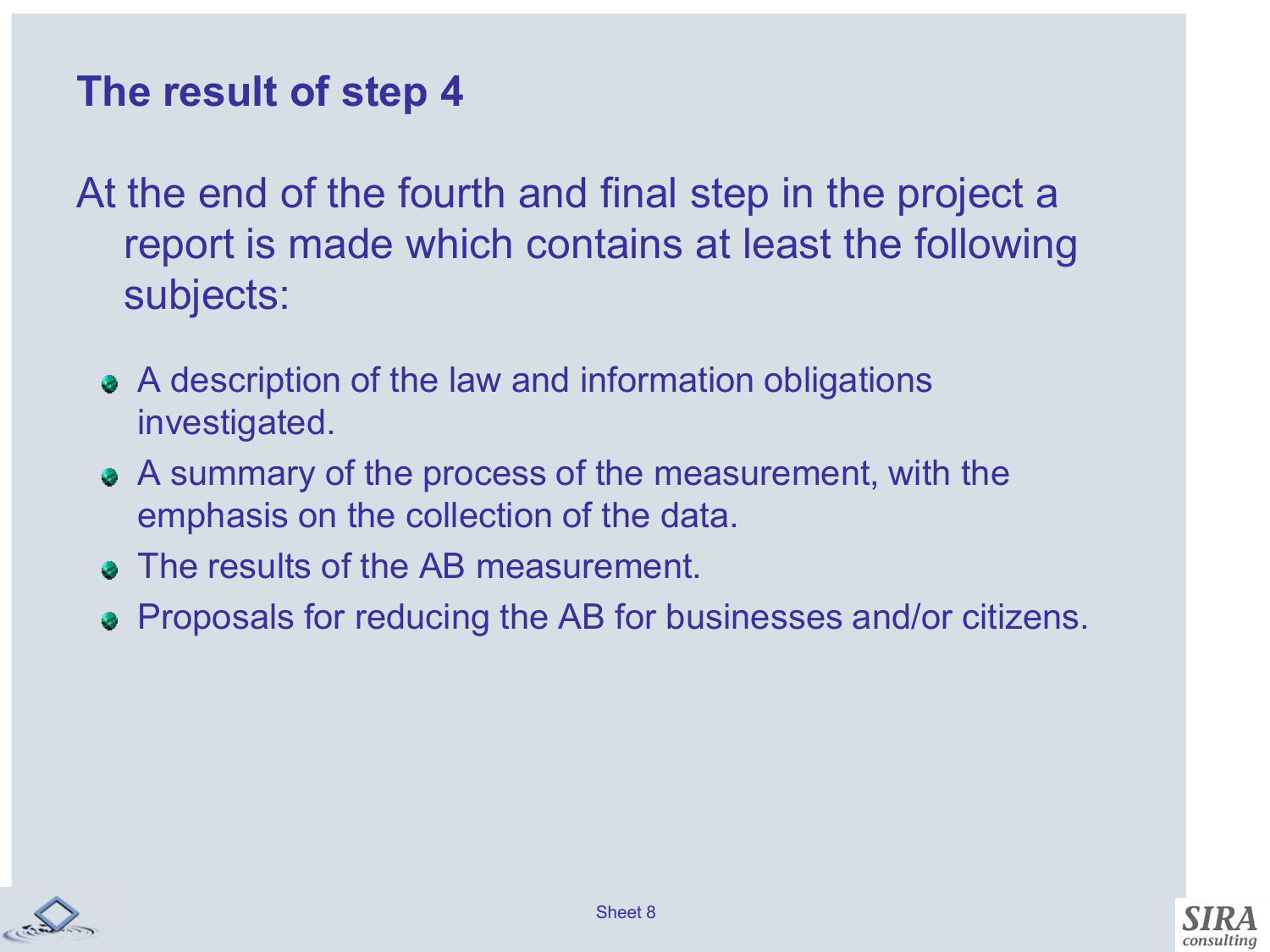### **The CAR-Methodology**

**Summary** 

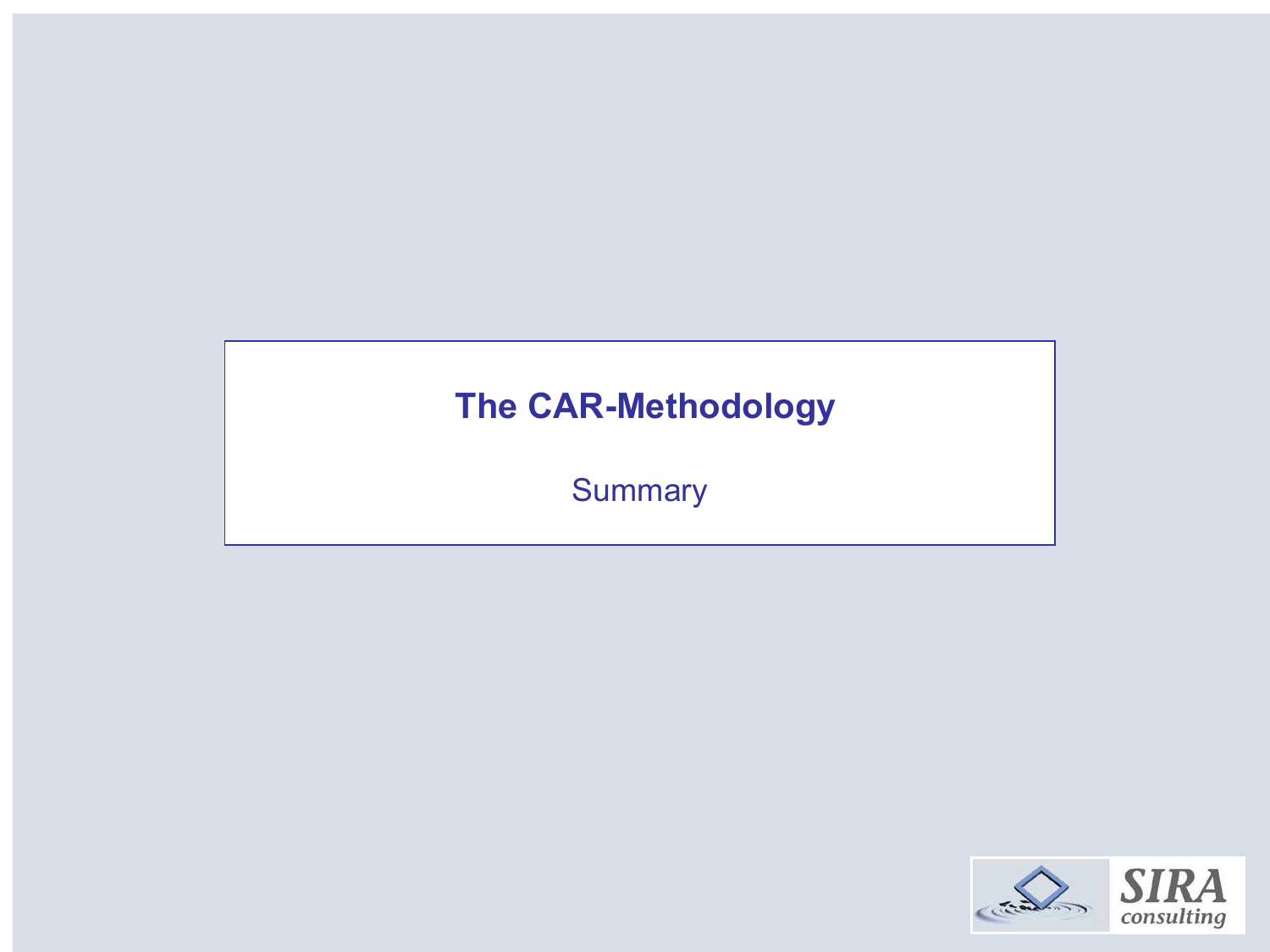#### **Methodology**

**The CAR-Methodology as a whole forms a cycle that consists of 4 phases:** 





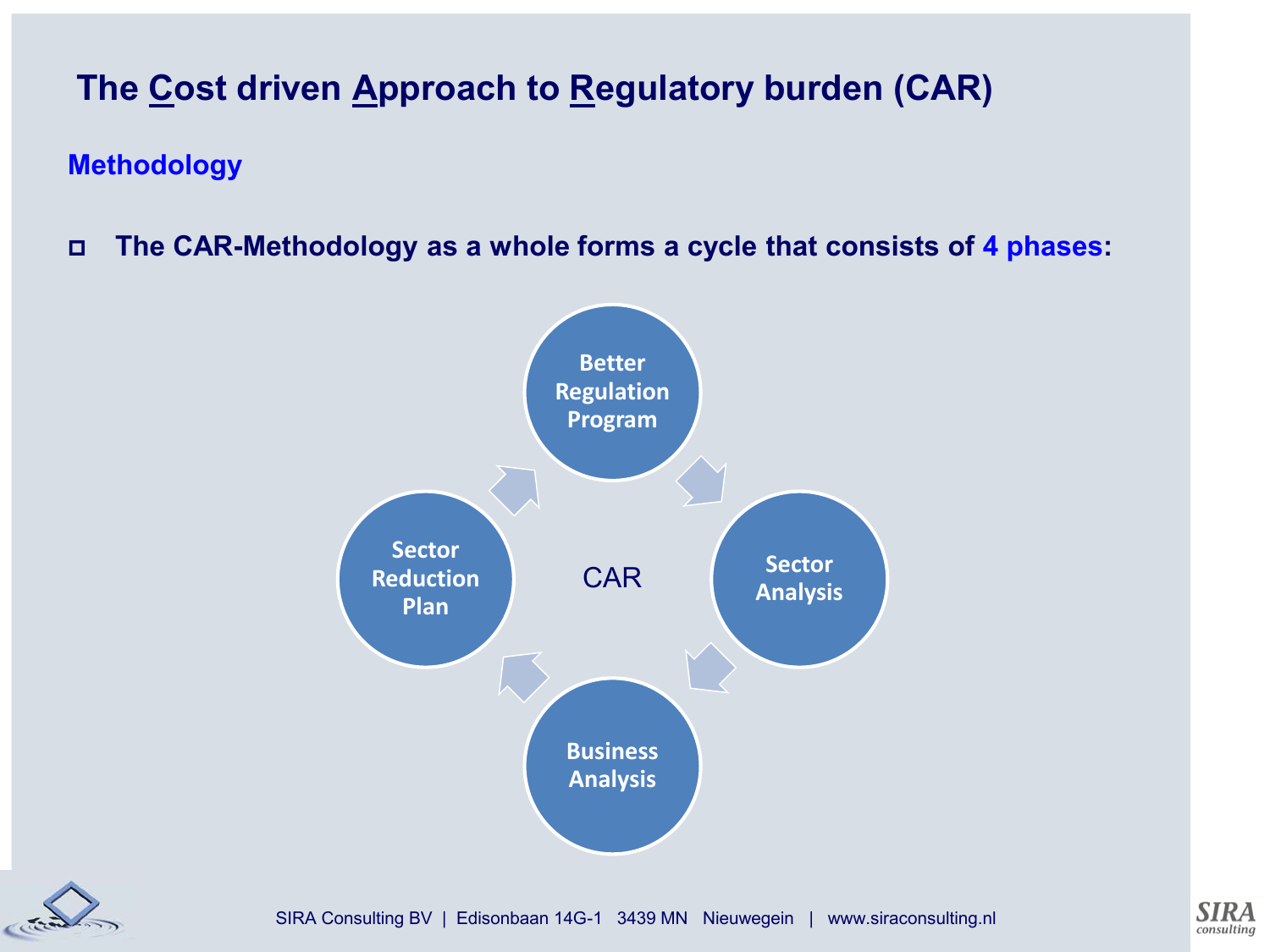#### **Methodology**



#### **Phase 1 - Choose a sector to focus on:**

- Get an overview of all regulations
- **Identify subsectors**
- **Select a representative company:** 
	- Financially healthy
	- In compliance







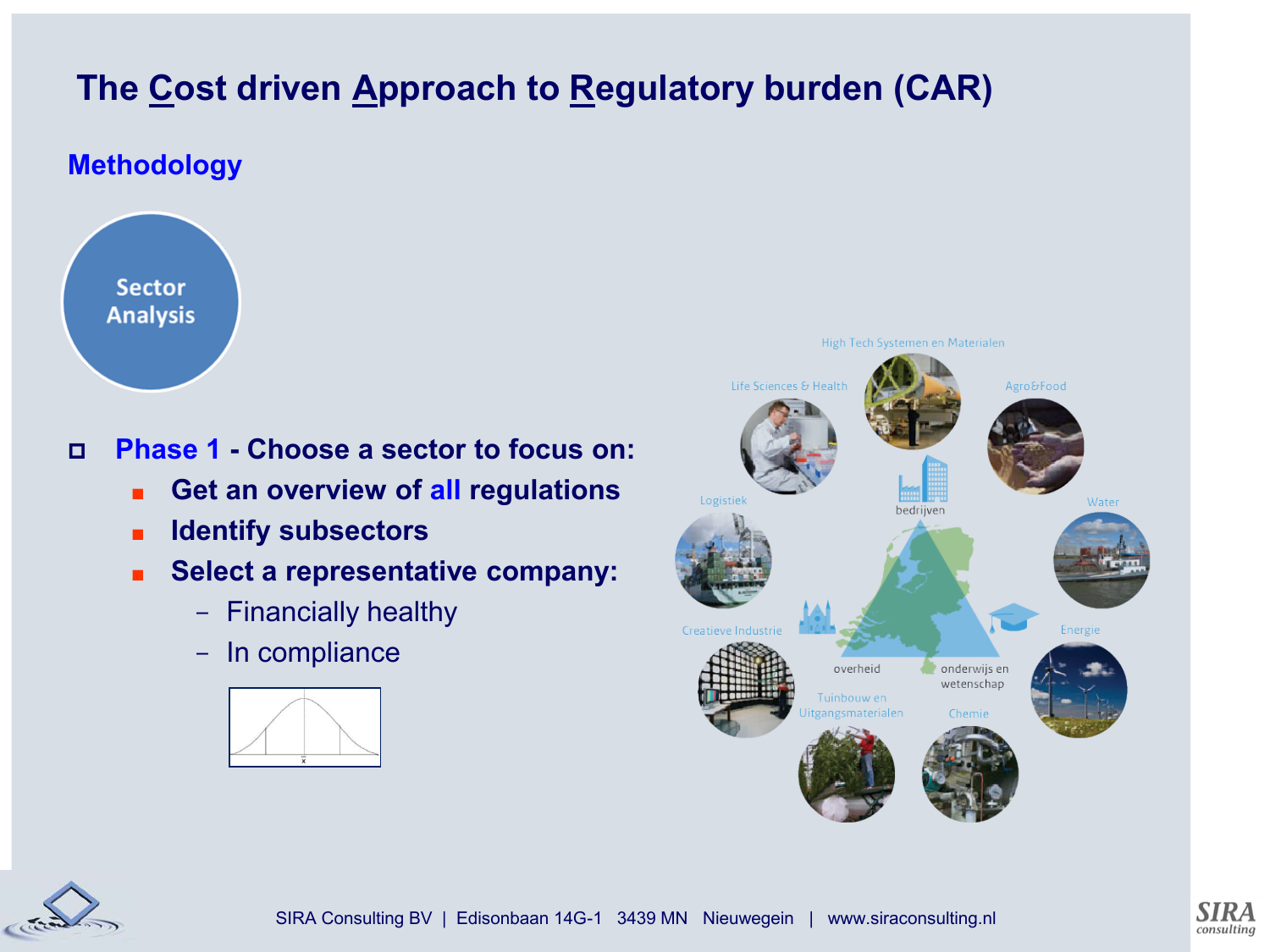#### **Methodology**



#### **Phase 2 - Conduct a business analysis:**

- **Primary information sources:** 
	- Business administration
	- Interviews with (financial) management
- **Evidence based:** 
	- Findings used in an extended SCM
	- Allows for measuring impact of current policy
	- Allows for predicting impact of policy changes
	- Allows for counterfactuals (what if a policy is not implemented?)
	- Allows for testing and replication of findings by third parties
- **Structured in 5 steps**





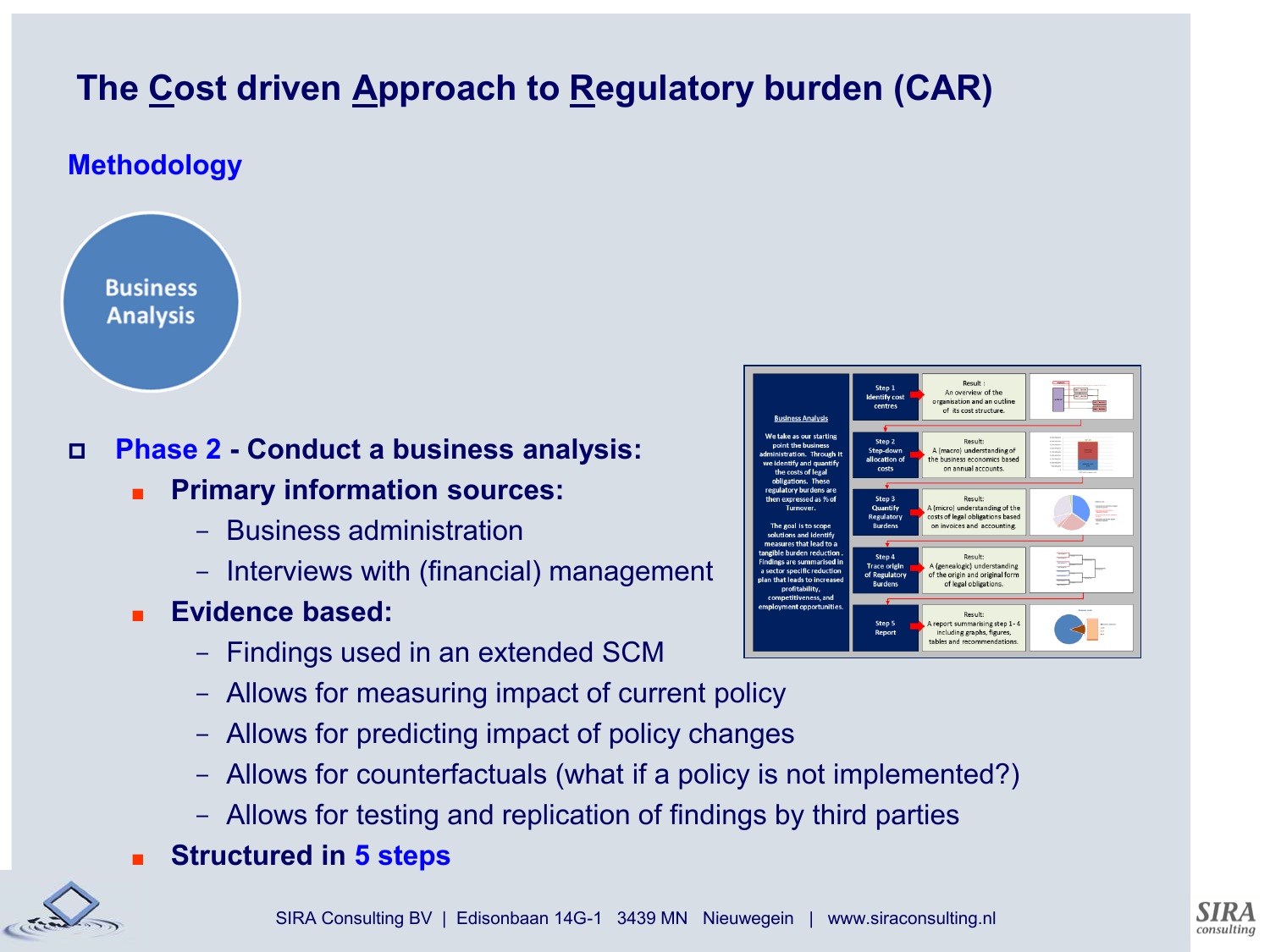**Methodology: business analysis**

- **Step 1 Identify Cost Centers:**
	- **Activities:**



- **Results:** 
	- An overview of the organization and an outline of its cost structure
- **Step 2 Allocate Costs:**
	- **Activities:** 
		- Quantify Turnover, Material Costs, Production Costs, etc.
	- **Results:** 
		- A (macro) understanding of the business based on annual accounts







tist 2%

EBIT and company cost

6,000,000,004 1500.000.00 000.000.004 100,000,001 2000/000 004 500,000,006 10001000.004 500,000,00 €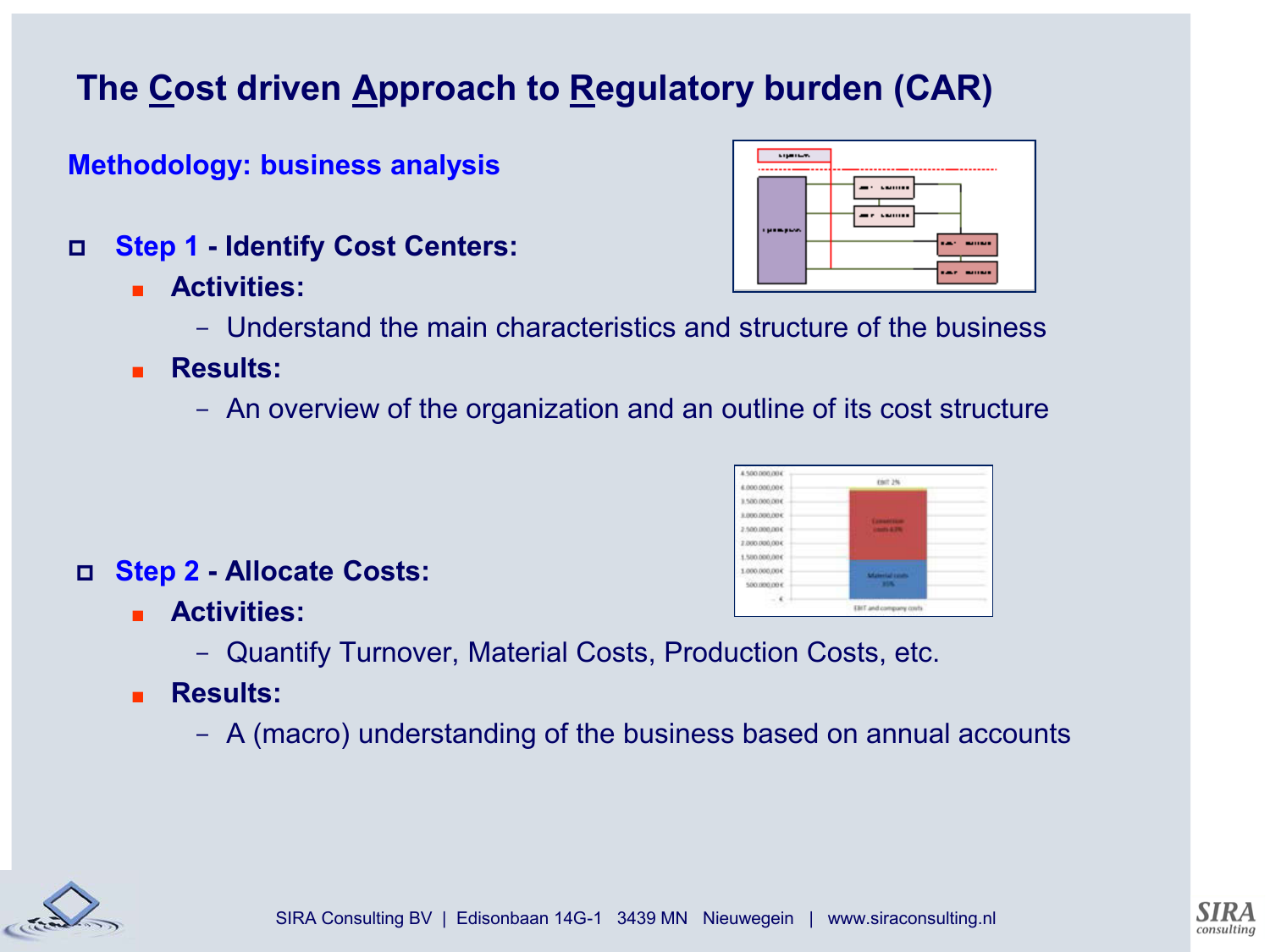#### **Methodology: business analysis**

- **Step 3 Quantify Regulatory Burden**
	- **Activities:**



- Measuring the costs of legal obligations per cost center
- **Results:** 
	- A (micro) understanding of the costs of legal obligations

#### **Step 4 - Trace Origin of Regulatory Burden**

- **Activities:** 
	- Trace legal obligations to their origin
- **Results:** 
	- An understanding of the origin and original form of legal obligations

#### **Step 5 - Consolidate findings, formulate Reduction Measures, Report**





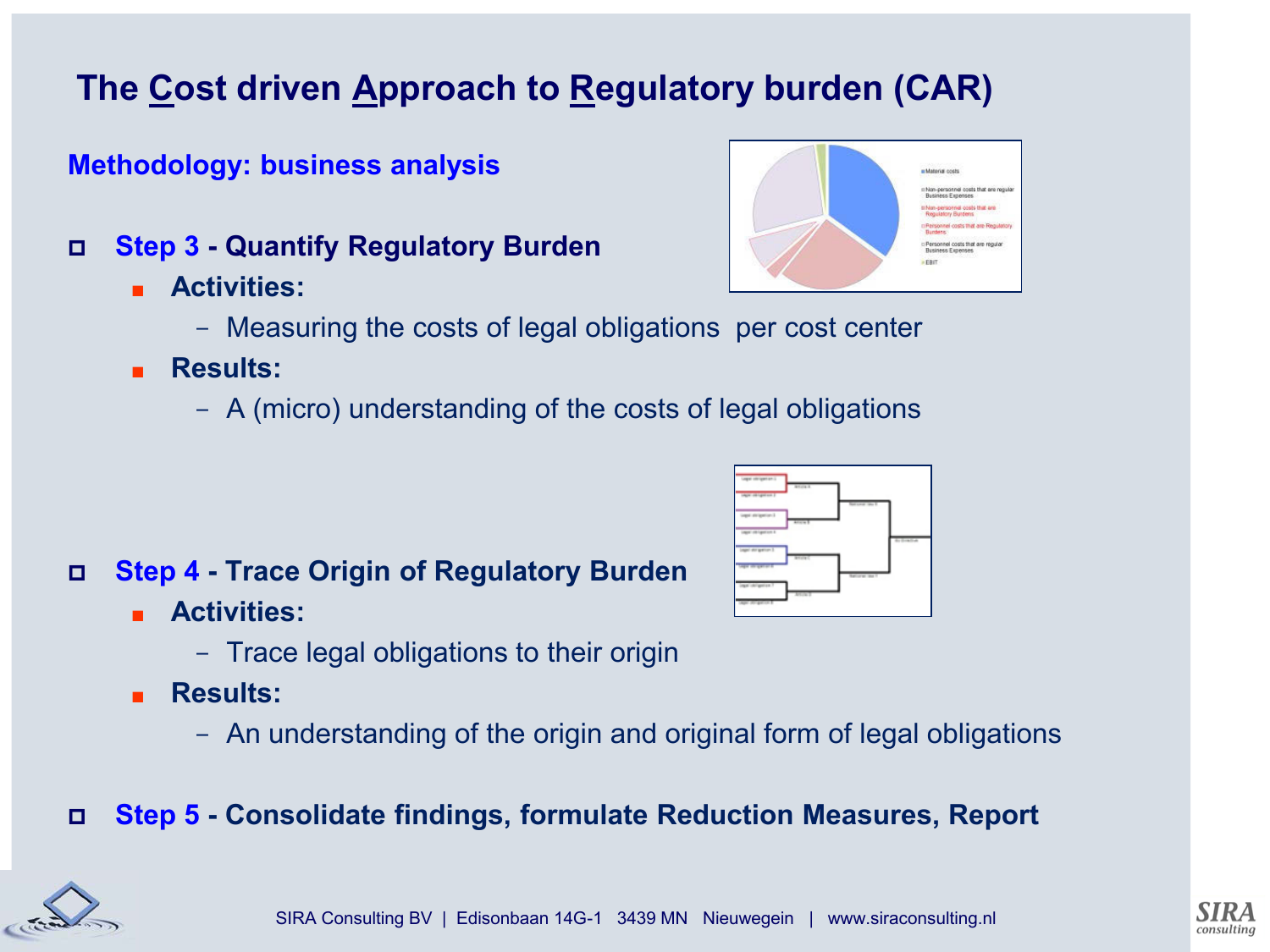#### **Methodology**



**Phase 3 - Develop a Sector Reduction Plan:**

- Consult the (financial) managers of other businesses in the sector **to verify quantitative findings**
- **Evaluate the influence of government on the cost structure of businesses in the sector**
- **Tailor reduction measures to the requirements of each (sub)sector**
- **Prioritize reduction measures that directly increase competitiveness, innovation and employment opportunities**



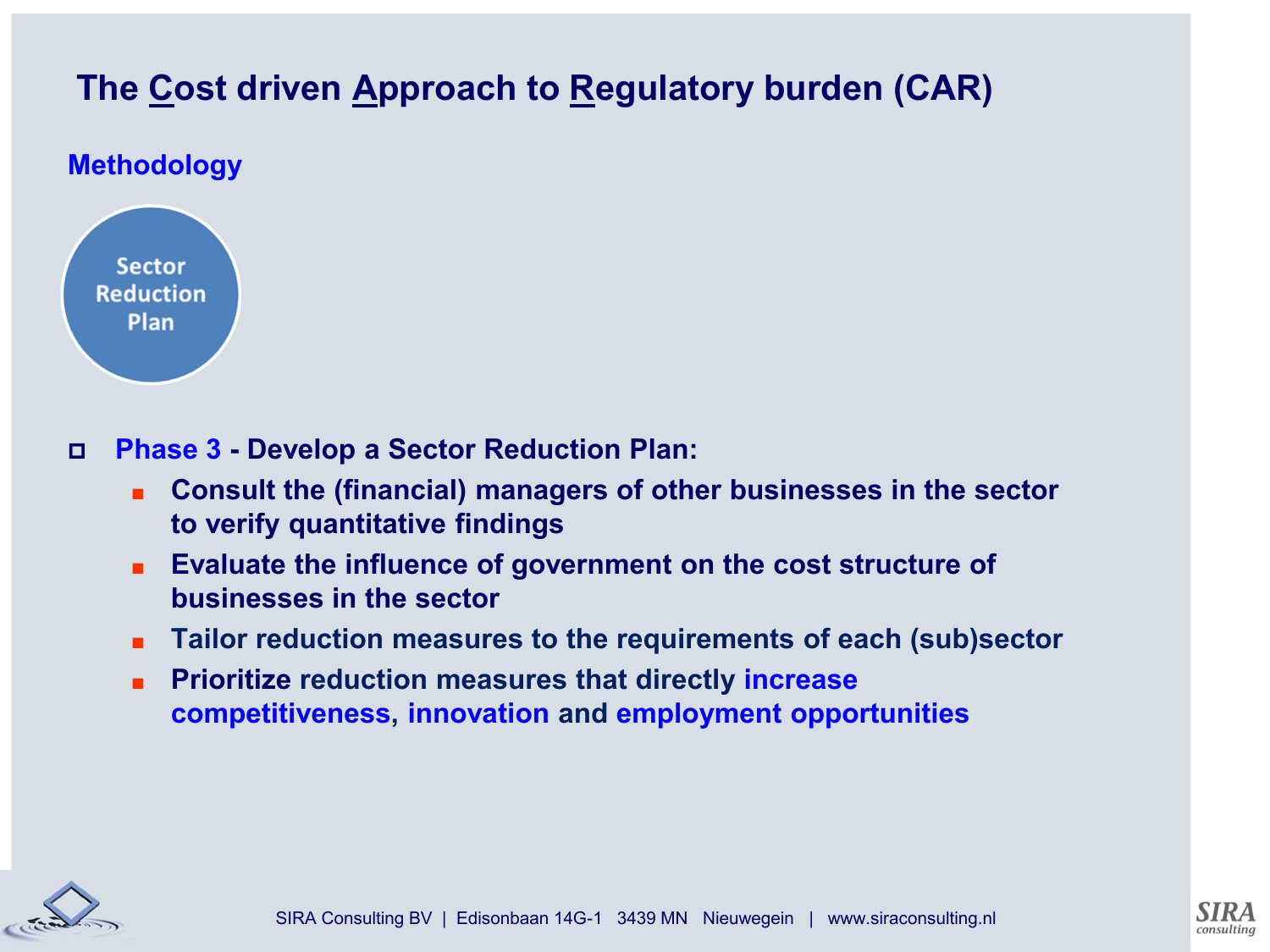#### **Methodology**



**Phase 4 - Integration in an overall Better Regulation Program:**

- **Evaluate the value of identified reduction measures for other sectors**
- **Integrate reduction measures in a National Better Regulation program**
- **Broaden up the scope so that other sectors stand to benefit as well:** 
	- There is a significant cross-over of benefit between sectors
	- A (cost-efficient) focus on key sectors allows for a significant reduction of Regulatory Burdens across the board



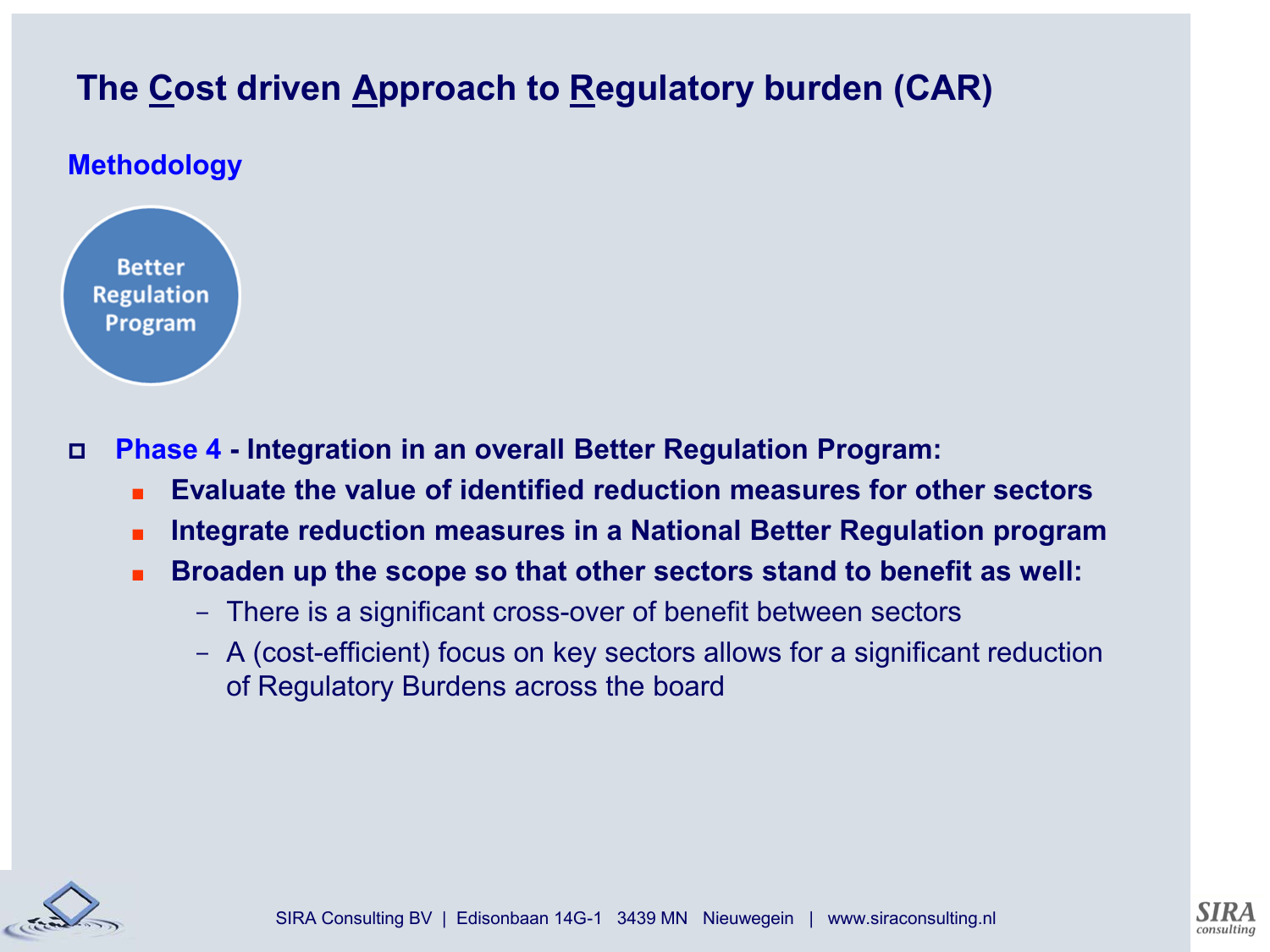**Conclusions: the CAR-Methodology ...**

- **Reflects priorities of business: "***Any approach should focus on the real costs (i.e. Compliance Costs) as much as possible (VNO NCW, MKB Nederland)***"**
- **Answers the call for a more responsive government**
- **Uses the financial administration to make all Regulatory Burden visible**
- **Improves the earning potential of the economy; the focus is on growth**
- **Achieves policy goals at lower costs**